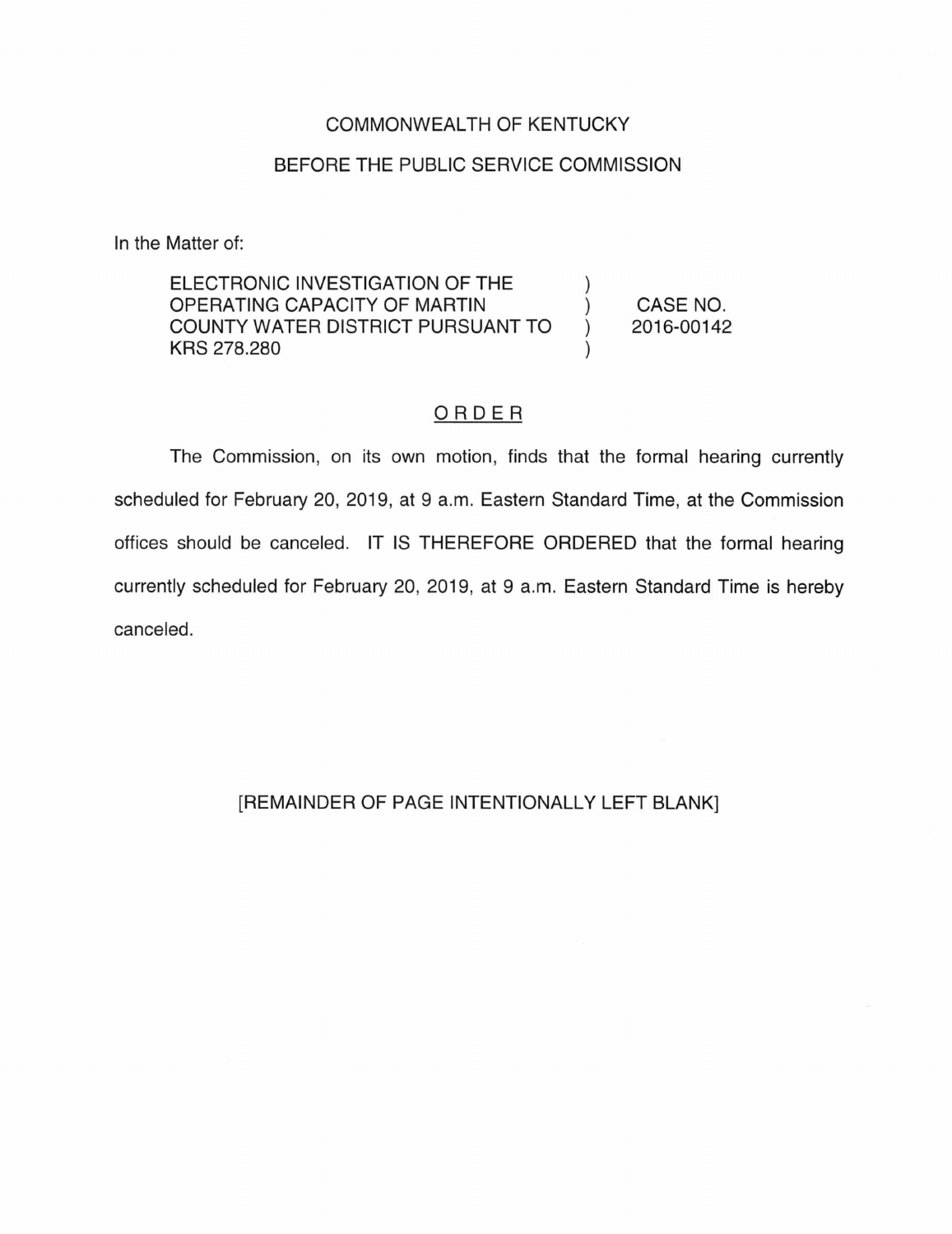By the Commission

| <b>ENTERED</b>                               |  |
|----------------------------------------------|--|
| FEB 18 2019                                  |  |
| <b>KENTUCKY PUBLIC</b><br>SERVICE COMMISSION |  |

ATTEST:

 $V_{1}$ 

Executive Director

Case No. 2016-00142

 $\sim$